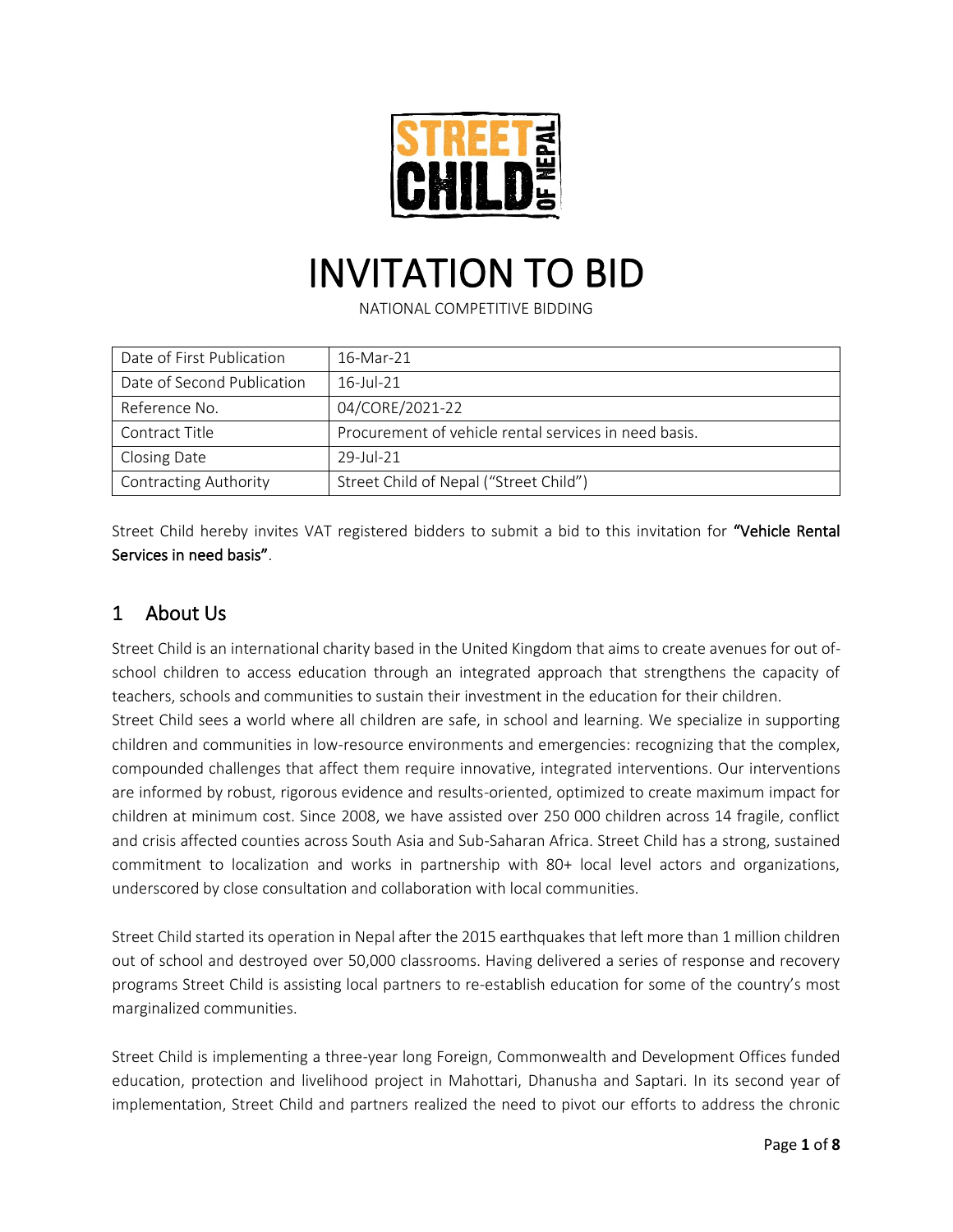vulnerabilities exacerbated by the pandemic-the lockdowns and other form of closures/mobility restrictions thereof. Street Child along with its partners in support of FCDO is delivering a RAPID RESPONSE PROGRAM to address these gaps of food insecurity, child-protection, protection in general and other crosscutting issues. This response program will last for a period of six months and target to reach over 10,000 families at risk in all districts of Province-2. The program will operate in three different strands-Prevention and Preparedness, Psychosocial support and Protection Services, and Provision of Relief."

#### 2 Scope of Purchase

The services to be procured are Vehicle Rental Services in need basis. Street Child shall enter into a oneyear agreement with the award-winning bidder.

#### 3 Instruction to Bidders

Each bidder shall submit only one bid. Bidder who submits or participates in more than one bid will cause all the bids to be disqualified. The bidder shall present all the documents as listed in "4. Mandatory Documents" for the bids to be considered as responsive. The Bidder is expected to examine all instructions, forms, terms, and specification in the Bid Document. Failure to furnish all information or documentation required by the Bid Document may result in the disqualification of the bid. Further instructions on how to write your bid in the price schedule is mentioned in the price schedule page.

#### 4 Mandatory Documents

- 4.1 Complete Bid Document
- 4.2 Company Profile
- 4.3 Company/Firm Registration Certificate
- 4.4 PAN/VAT Registration Certificate
- 4.5 Tax Clearance Certificate of the FY 2076/77
- 4.6 Audit Report of the FY 2076/77
- 4.7 References/Letter of Recommendation

### 5 Terms of Reference

- 5.1 Vehicles will be requested by Street Child only upon need.
- 5.2 There will not be any limitation of minimum or maximum running kilometers of vehicle on day-today basis. The vehicle is to be provided even on Saturday and Holidays depending on the requirements.
- 5.3 The Price schedule of the bid must be pertaining to the present condition of roads in Nepal and considering off-roads.
- 5.4 The Price Schedule of the bid must be in lumpsum and must include salary of driver, repair and maintenance of vehicle, insurance, petrol, diesel, oil, statutory taxes and any other incidental expenses. However, toll and parking charges will be reimbursed by Street Child on production of valid bills/tickets.
- 5.5 The vehicle shall be kept neat and clean and in perfect running condition with shining body and clean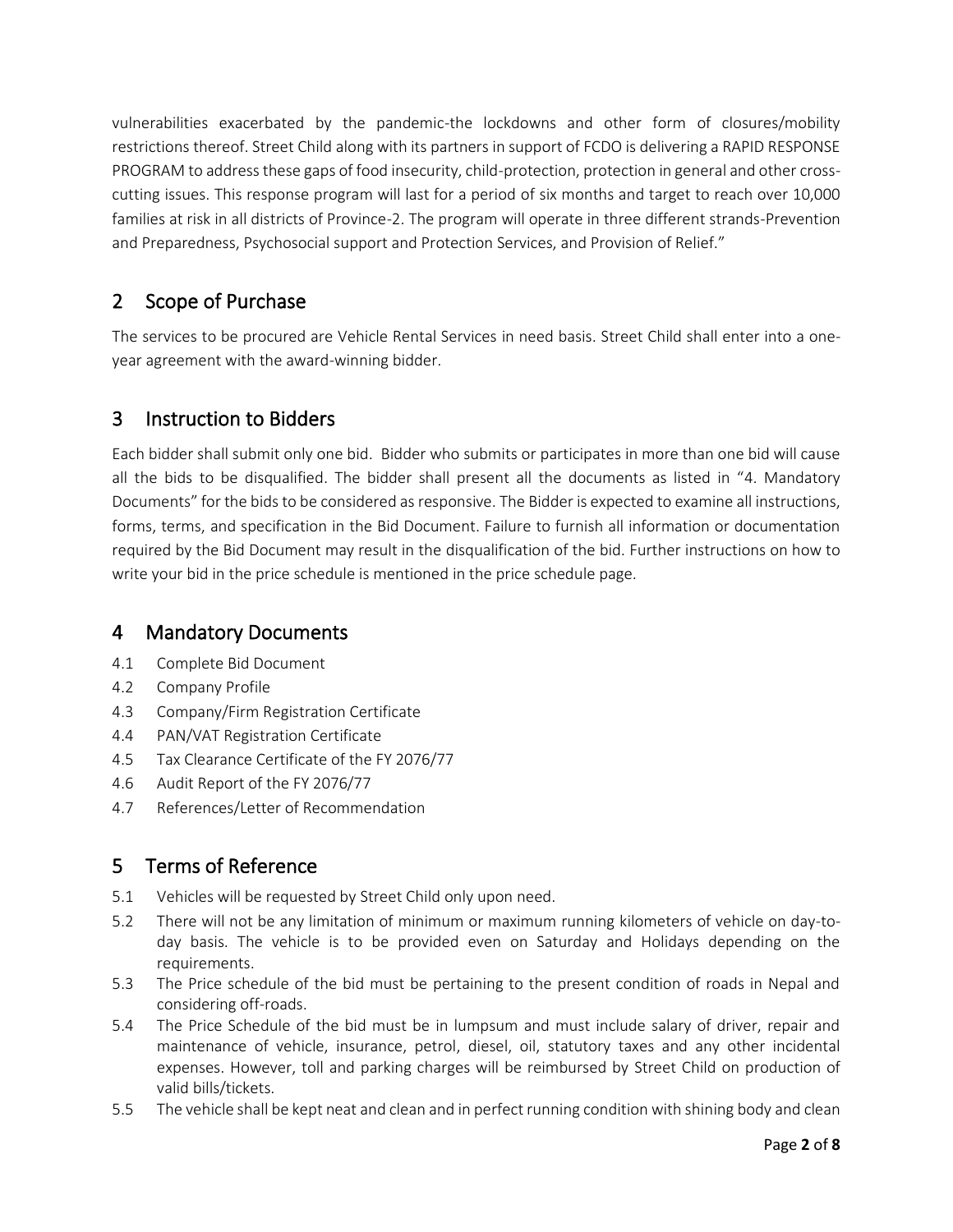interior with good upholstery by the vehicle rental company.

- 5.6 It is the statutory responsibility of the vehicle rental company to pay any or all taxes for the rented vehicle and maintain up-to-date legal documentation of the vehicle.
- 5.7 The vehicle rental company shall ensure that the drivers employed have valid driving licenses and follow traffic rules and other regulations prescribed by the Government of Nepal.
- 5.8 In case of breakdown of vehicle during official travel, it shall be the responsibility of the Vehicle rental company to provide a substitute vehicle immediately. In case, the substitute vehicle does not report on mutually agreed timeframe or does not report at all, Street Child will have the right to hire another vehicle form the market. The additional cost incurred by Street Child in this process until the vehicle rental company are able to provide a substitute vehicle, will be deducted from the hourly/daily charges that the parties have agreed upon. The vehicle will be mobilized within Nepal depending on the requirements.
- 5.9 TDS and other taxes shall be deducted as per statutory requirement.

#### 6 Condition of Vehicle

- 6.1 The vehicle should be in good running condition, and not more than 5 years old.
- 6.2 The vehicle should be robustly built.
- 6.3 The vehicle should be equipped with necessary safety items, seat-belt restraints in the front and rear of the vehicle, spare tire, mechanical jack and basic hand tools.
- 6.4 The vehicle should have a comprehensive insurance.
- 6.5 The vehicle should have good tires.
- 6.6 The vehicle should have a well-maintained Logbook.
- 6.7 The vehicle should be clean, inside and out, and free from any unpleasant odor.

#### 7 Clarification of Bidding Document

A prospective Bidder requiring any clarification about the Bid Document shall contact the Street Child in their office located in Sanepa, Lalitpur-02. After receiving such requests, Street Child shall make available as soon as possible the answer to such question or curiosity in writing. Likewise, to assist in the examination, evaluation, and comparison of bids, Street Child may, at their discretion, ask any bidder for clarification of their bid, including breakdowns of the prices and other relevant information that Street Child may require. The request for clarification and the response shall be in writing, but no change in the price or substance of the Bid shall be sought, offered, or permitted except as required to confirm the correction of arithmetic errors discovered in the evaluation of the bids. No Bidder shall contact Street Child on any matter relating to its bid from the time of the bid opening to the time the contract is awarded.

#### 8 Preparation of Bids

The language of the bid shall either be in English or Nepali. The bidder shall bear all costs associated with the preparation and submission of the bid, and Street Child shall in no case be responsible or liable for those costs, regardless of the conduct or outcome of the bid. Bidder shall separate their technical and financial bids in two different sealed envelopes inside one main sealed envelope. Bids received in unsealed envelope or tampered envelope will not be accepted. The bidder shall clearly indicate whom the bid is being submitted to and the name of the bidder outside the main envelope.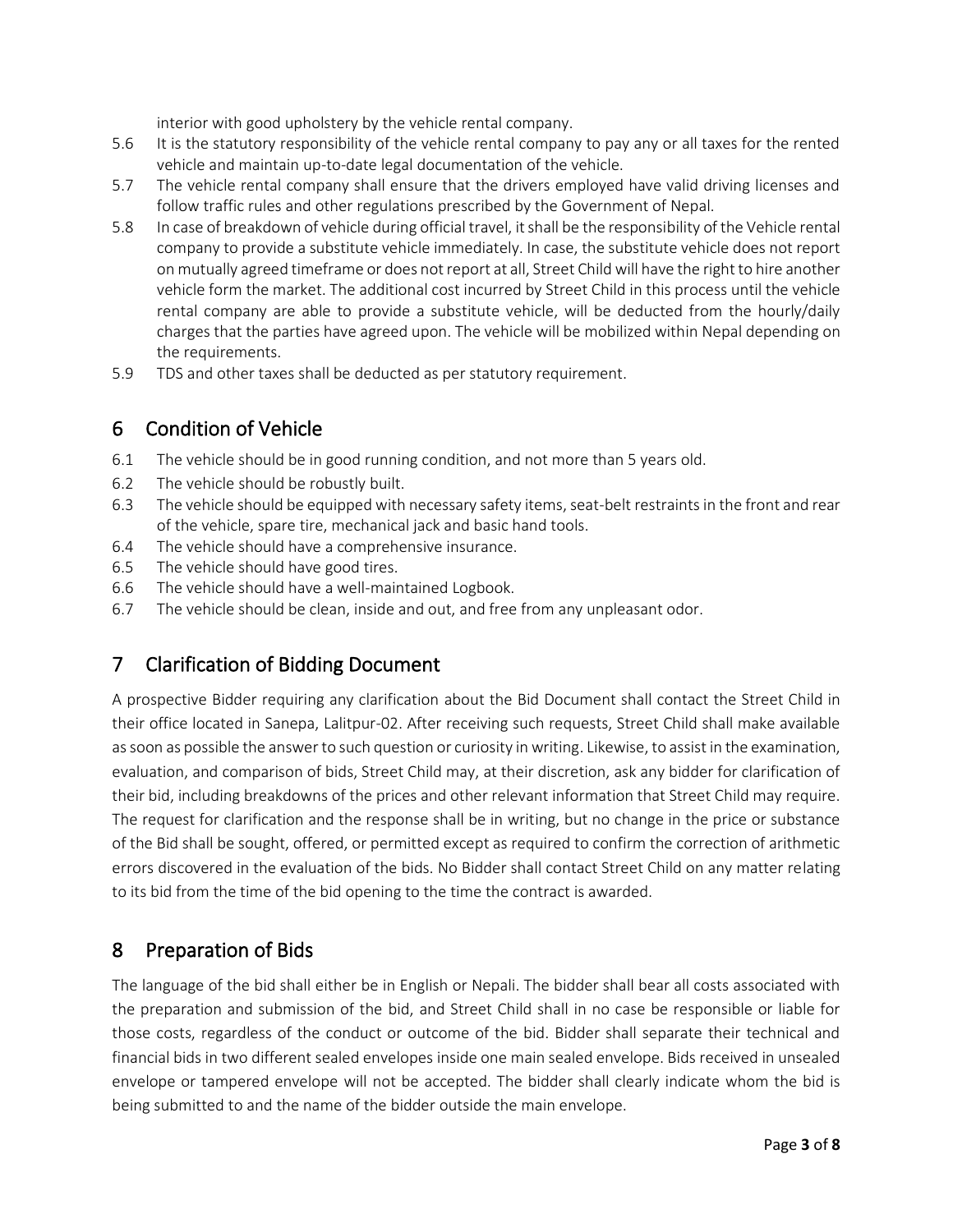#### 9 Currency of Bid and Payment

The currency of the bid and payment shall be in Nepalese Rupees (NPR).

#### 10 Period of Validity of Bids

Bids shall remain valid for a minimum period of three calendar months. A bid valid for a shorter period than that shall be rejected.

#### 11 Bid Submission

Bidders may choose to submit their bid either hardcopy or softcopy via email. If the bidder chooses to submit their bid via email, they should do so from their official email address. Bid received from any other email addresses except the official email address shall be considered unresponsive and hence will be rejected. For the purpose of this, definition of official email address will be the email address that is provided by the bidder in the bidders' information form. The bid submission deadline will be 5pm on the mentioned date of closing. Any bids received after the deadline shall be rejected. A bidder may choose to withdraw their bid after it has been submitted by sending written notice to Street Child. The address for the bid submission is as follows:

#### STREET CHILD OF NEPAL

Procurement and Logistics Unit Anandnagar-04, Janakpur, Dhanusha, Nepal. Tel No. – 041426112 Email – streetchildofnepal@outlook.com

#### 12 Bid Opening

The bids will be opened in the presence of at least three of Procurement Committee members in Street Child's office in Lalitpur. The Bidder may or may-not be invited for the bid opening process. Street Child will prepare minutes of the bid opening session.

#### 13 Examination of Bids and Determination of Responsiveness

Street Child's procurement committee will examine the bids and prior to the detailed evaluation of the bids, Street Child will determine the following criteria during the bid opening session:

- 13.1 Whether the bid envelope is properly sealed or not;
- 13.2 Whether all the requested mandatory documents are submitted or not and;
- 13.3 Whether the bid submission form, bidder's information form and price schedule have been duly filled, signed and stamped or not.

Only those bids that fulfills the aforementioned three criteria will be qualified for further evaluation. Rest of the bids will be rejected.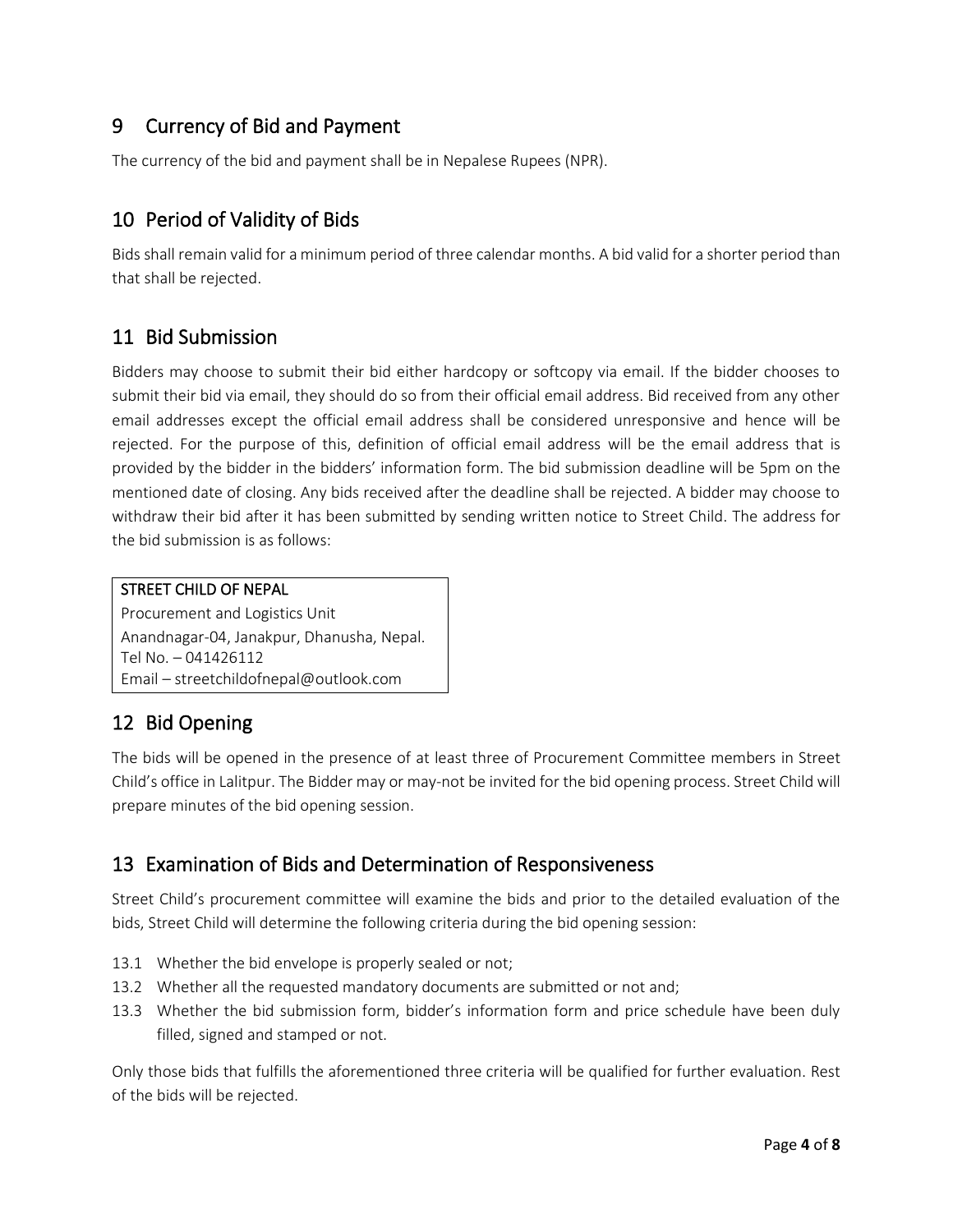#### 14 Evaluation and Comparison of Bids

The procurement committee of Street Child will evaluate all the qualified bids. Bids will be technically and financially evaluated in a points-based system within the following criteria.

| Criteria                    |                                                                                |     |
|-----------------------------|--------------------------------------------------------------------------------|-----|
| <b>Technical Evaluation</b> |                                                                                |     |
| C1                          | Total years of experience the bidder has in providing vehicle rental services. |     |
| C <sub>2</sub>              | Letter of reference/recommendation provided by the clients of the bidder.      |     |
|                             | <b>Total Points</b>                                                            | 20  |
| <b>Financial Evaluation</b> |                                                                                |     |
| C <sub>4</sub>              | Bidder bidding the lowest price.                                               | 80  |
|                             | <b>Total Points</b>                                                            | 80  |
|                             | <b>Grand Total</b>                                                             | 100 |

The bidders will be ranked according to the points scored by them, highest being rank 1. All bidders who progress to the evaluation process will be listed as a verified service provider in the roster of Street Child. The aforementioned services may be procured from the verified bidders in the event the contracted bidder is unable to provide the service for whatsoever reason.

Information relating to the examination, evaluation and comparison of bids and recommendation of Contract award, will not be disclosed to bidders or any other person not officially concerned with such process until information on contract award is communicated to all bidders. Any attempt by a bidder to influence any Street Child's employee in the evaluation of the bids or contract award decisions may result in the rejection of their bid.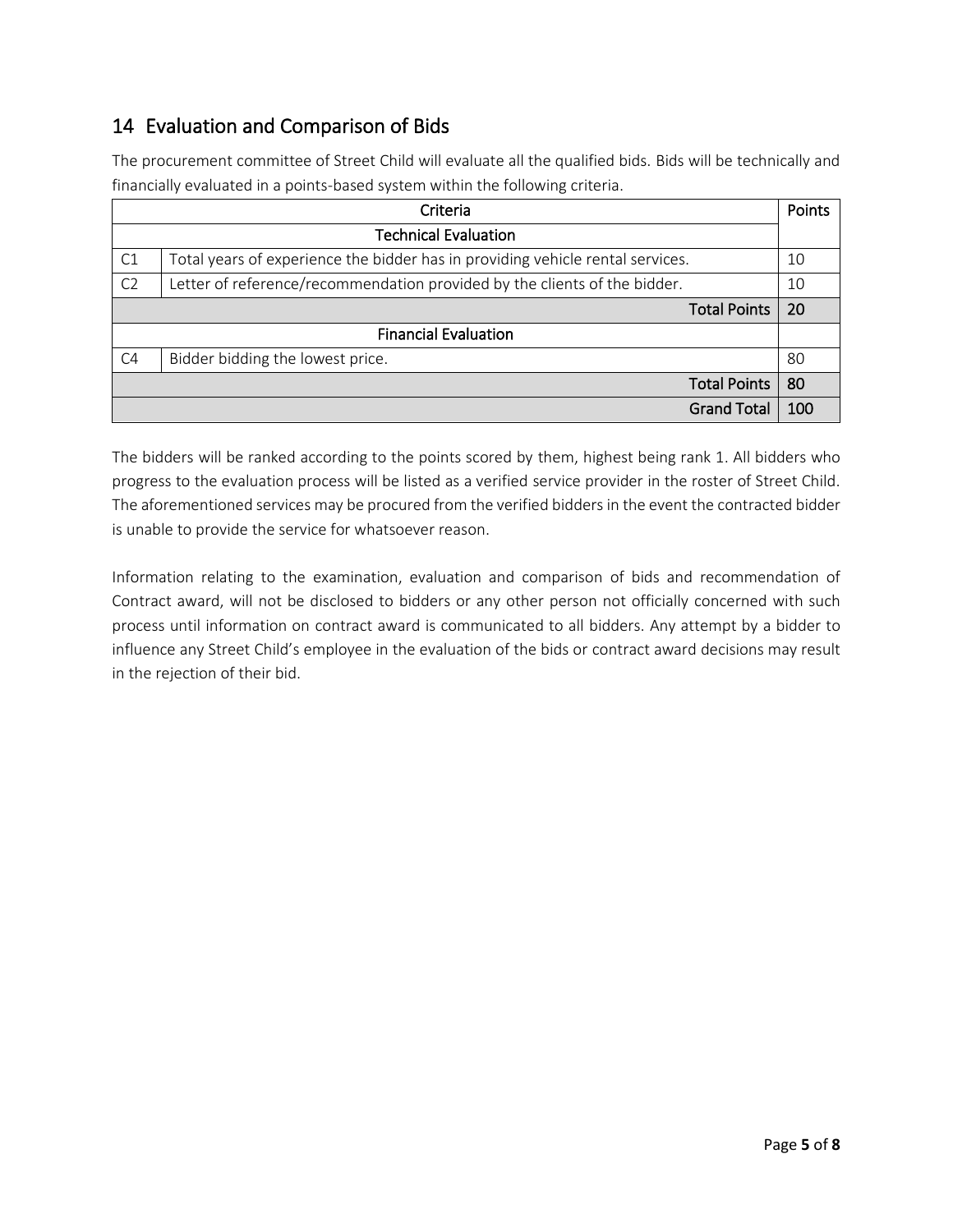#### 15 Bid Submission Form

ITB No. – 04/CORE/21-22

To, Procurement & Logistics Unit, Street Child of Nepal Anandnagar-04, Janakpur, Dhanusha, Nepal.

Having examined the bid documents, we the undersigned, declare that:

- 1. We have examined and have no reservations to the Bidding Document;
- 2. All the information and statements made in this bid are true and we accept that any misinterpretation contained in it may lead to our disqualification;
- 3. We offer to provide vehicle rental services in conformity with the bidding document and the Price Schedule attached herewith and made part of this bid;
- 4. We understand and acknowledge that there will be no minimum days of vehicle requirement for Street Child;
- 5. We agree to abide by this bid for a period of three calendar months from the date fixed for bid submission deadline, it shall remain binding upon us and may be accepted at any time before the expiration of that period;
- 6. We understand that this bid, together with your written acceptance thereof included in your notification of award, shall constitute a binding contract between us, until a formal Contract is prepared and executed;
- 7. We understand that you are not bound to accept the lowest evaluated bid or any other bid that you may receive;
- 8. We are not ineligible to participate in the procurement proceedings; have no conflict of interest in the proposed procurement proceedings and have not been punished for a profession or business-related offense;

Dated this \_\_\_\_\_\_\_\_\_\_\_\_\_\_\_\_\_\_\_\_\_\_ day of \_\_\_\_\_\_\_\_\_\_\_\_\_\_\_\_ 20\_\_\_\_\_\_.

*[signature] [in the capacity of]*

Duly authorized to sign the bid for and on behalf of \_\_\_\_\_\_\_\_\_\_\_\_\_\_\_\_\_\_\_\_\_\_\_\_\_\_\_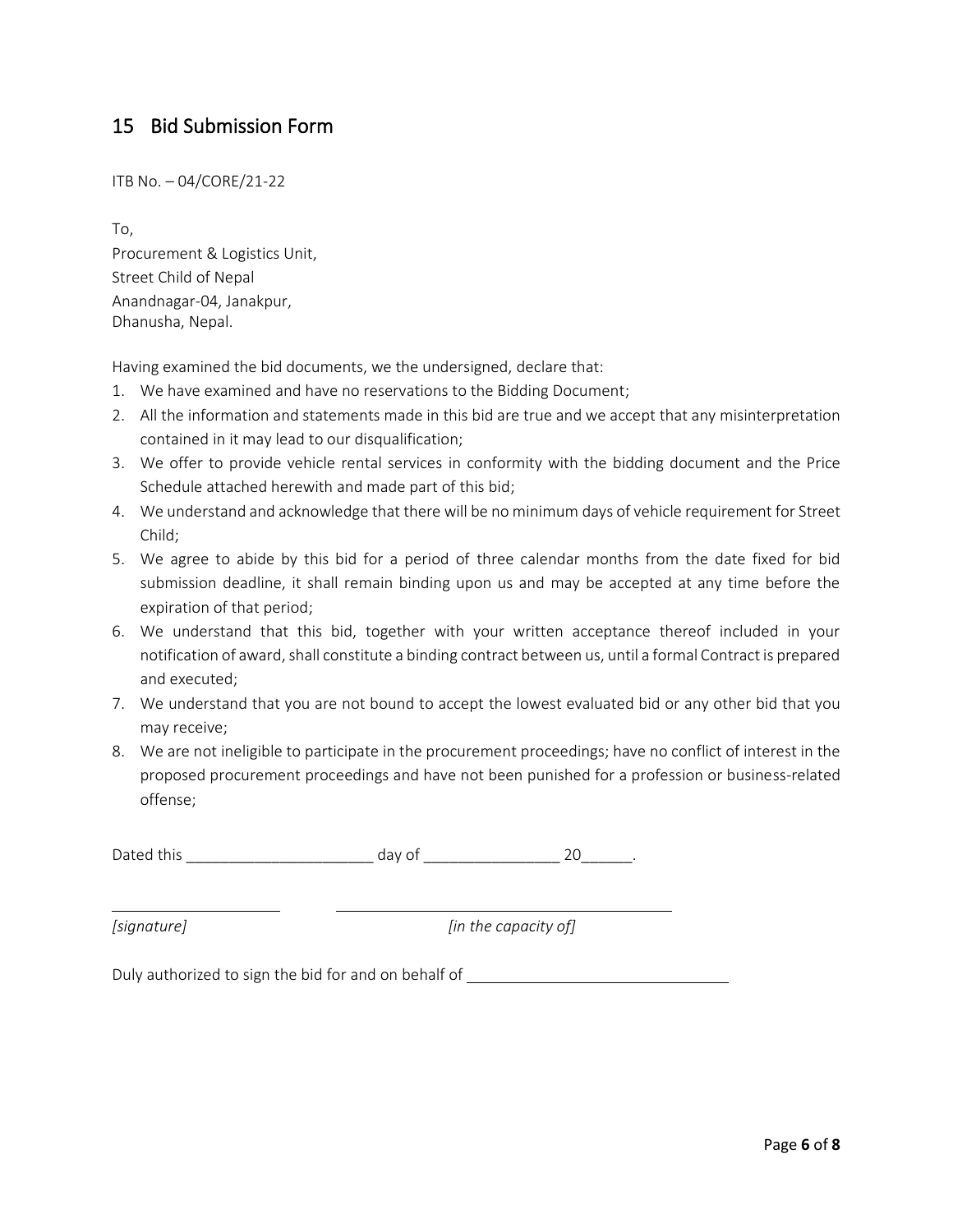## 16 Bidder's Information Form

| $\mathbf{1}$   | Bidder's Legal Name:                               |              |
|----------------|----------------------------------------------------|--------------|
| $\overline{2}$ | Bidder's VAT Number:                               |              |
| $\mathsf{3}$   | Bidder's Postal Address:                           |              |
| $\overline{4}$ | <b>Bidder's Official Email Address:</b>            |              |
| 5              | Bidder's Telephone number:                         |              |
|                | Bidder's Authorized<br>Representative:             | Name:        |
| 6              |                                                    | Designation: |
|                |                                                    | Mobile No.:  |
| $\overline{7}$ | Bidder's Authorized<br>Representative's Signature: |              |
| 8              | Bidder's Company Seal                              |              |